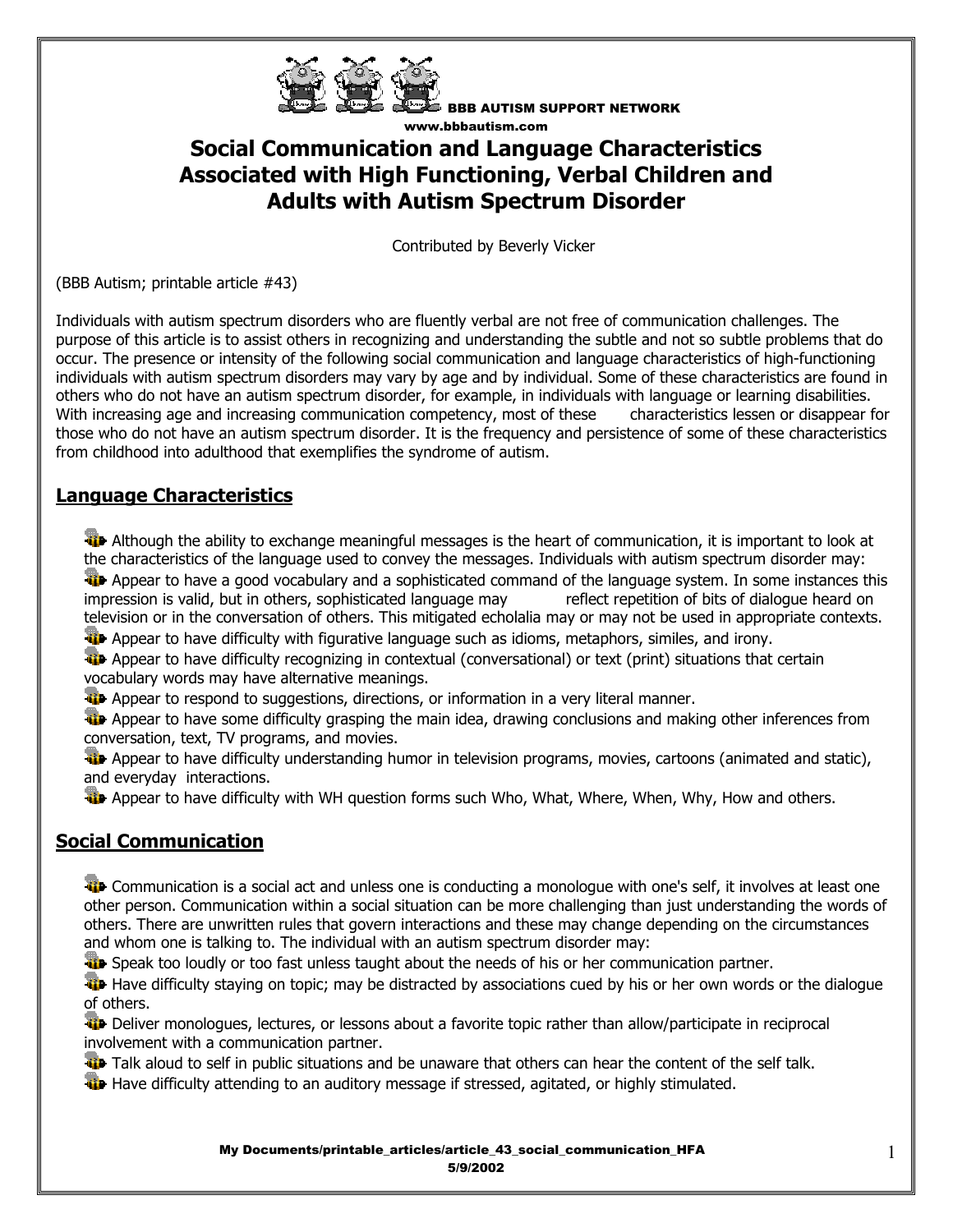

## BBB AUTISM SUPPORT NETWORK

www.bbbautism.com

We Make statements that are factually true but socially inappropriate because of lack of awareness of the impact of his or her statement on others.

**W** Not know strategies to initiate, terminate, or facilitate a conversation.

Have difficulty understanding the significance of another's role and the need to adjust topic, the vocabulary, grammar, and tone of conversation accordingly. May address an authority figure in the same fashion as a peer or as a TV/video character might do.

Have difficulty knowing that he or she has the responsibility to give the communication partner sufficient information to understand the message. In addition, he or she may have difficulty surmising what information the partner already has and what new information is needed.

 Not monitor his or her own comprehension of incoming messages and therefore does not seek clarification, when needed.

The Seek to promote an inflated or positive self image by using pseudo-sophisticated language; sometimes this strategy is used to mask the degree of underlying comprehension problems that the person really experiences during daily living situations or within school activities.

**Li** Lie with the intent of getting people to leave him or her alone rather than with an intent to deceive or manipulate. In general, is not effective at deception.

 Exhibit good recall of people's names, facts, and/or trivial information; often the depth of knowledge about a topic may be superficial.

 Utilize, on occasion, old behavior or communication patterns for more appropriate verbal social communication. This might include nonverbal means of communication such as aggression, passivity, pacing, self stimulation, self abusive behavior, or echolalia.

Talk about unusual topics such as fans and The Weather Channel because he or she finds the topic fascinating; the display of knowledge may take place irrespective of the interest of the communication partner in the topic.

**Be nonselective about appropriateness of time, place, and person with whom to discuss certain topics.** 

**Be perseverative or bothersome on limited topics. May ask repetitive questions.** 

- **Desire social interaction, but has difficulty knowing how to initiate and maintain a friendship.**
- **Experience difficulty recognizing the lies, deceptions and mischief of others.**

**W** Miss nonverbal cues

#### **Other Characteristics of Autism Spectrum Disorder that May Be Present**

Characteristics other than language difficulties may also be evident during interaction opportunities and impact the communicative exchange in an indirect way. Sometimes actions or comments during an interaction may provide clues regarding the need for additional support in other life areas of the person with autism spectrum disorder.

Sometimes knowing about other characteristics promotes more patience and understanding in the communication partner. The individual with autism spectrum disorder may:

- **Appear very egocentric in terms of concern for others, their feelings, their needs, and their ideas.**
- **Engage in repetitive activities.**
- **Be resistive to changes in routine or environment.**
- Have splinter skills (e.g., unusual abilities in music, math).
- **Exhibit clinical anxiety or varying degrees of depression.**
- **Express thoughts about suicide; may not have a clear understanding of the finality of death.**
- **Exhibit clinical obsessive- compulsive disorder.**
- **Exhibit seizures.**
- **Exhibit some bizarre behaviors.**
- **Be physically as well as socially awkward.**
- Have difficulty with fine motor skills, especially handwriting.

My Documents/printable\_articles/article\_43\_social\_communication\_HFA

5/9/2002